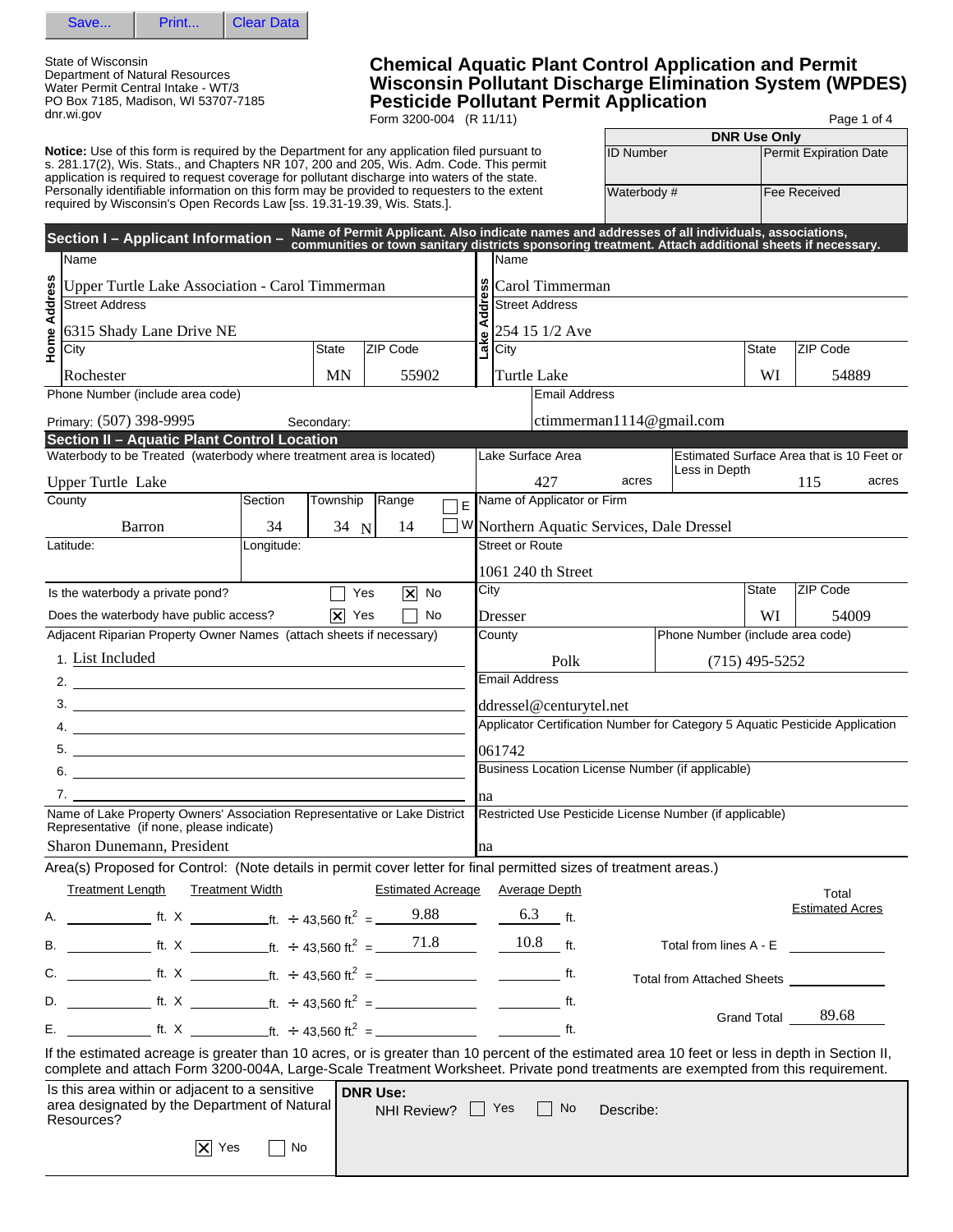# **Chemical Aquatic Plant Control Application and Permit**

|                                                                                                                              |                                                                                                                                                                                                                                                                                                                                                                                                     |                    |                        | <b>WPDES Pesticide Pollutant Permit Application</b>                          |      |         |        |             |  |  |
|------------------------------------------------------------------------------------------------------------------------------|-----------------------------------------------------------------------------------------------------------------------------------------------------------------------------------------------------------------------------------------------------------------------------------------------------------------------------------------------------------------------------------------------------|--------------------|------------------------|------------------------------------------------------------------------------|------|---------|--------|-------------|--|--|
|                                                                                                                              |                                                                                                                                                                                                                                                                                                                                                                                                     |                    |                        | Form 3200-004 (R 11/11)                                                      |      |         |        | Page 2 of 4 |  |  |
| <b>Section III - Fees</b>                                                                                                    |                                                                                                                                                                                                                                                                                                                                                                                                     |                    |                        |                                                                              |      |         |        |             |  |  |
| 1. s. NR 107.11(1), Wis. Adm. Code, lists the conditions under which the permit fee is limited to the \$20 minimum charge.   |                                                                                                                                                                                                                                                                                                                                                                                                     |                    |                        |                                                                              |      |         |        |             |  |  |
| 2. s. NR 107.11(4), Wis. Adm. Code, lists the uses that are exempt from permit requirements.                                 |                                                                                                                                                                                                                                                                                                                                                                                                     |                    |                        |                                                                              |      |         |        |             |  |  |
| 3. s. NR 107.04(2), Wis. Adm. Code, provides for a refund of acreage fees if the permit is denied or if no treatment occurs. |                                                                                                                                                                                                                                                                                                                                                                                                     |                    |                        |                                                                              |      |         |        |             |  |  |
| 4. Fee calculations:                                                                                                         | Basic Permit Fee (non-refundable) \$                                                                                                                                                                                                                                                                                                                                                                |                    |                        |                                                                              |      | 20.00   |        |             |  |  |
|                                                                                                                              | If proposed treatment is over 0.25 acre, calculate acreage fee:<br>(round up to nearest whole acre, to maximum of 50 acres.)                                                                                                                                                                                                                                                                        |                    |                        |                                                                              |      |         |        |             |  |  |
|                                                                                                                              | acres $X$ \$25 per acre = \$ 1250<br>50                                                                                                                                                                                                                                                                                                                                                             |                    |                        |                                                                              |      |         |        |             |  |  |
|                                                                                                                              | If proposed treatment is $\leq 0.25$ acre, acreage fee is \$0.                                                                                                                                                                                                                                                                                                                                      |                    |                        |                                                                              |      |         |        |             |  |  |
|                                                                                                                              |                                                                                                                                                                                                                                                                                                                                                                                                     |                    |                        |                                                                              | 1250 |         |        |             |  |  |
|                                                                                                                              |                                                                                                                                                                                                                                                                                                                                                                                                     |                    |                        |                                                                              | 1270 |         |        |             |  |  |
| $\vert x \vert$                                                                                                              | Site Map: Attach a sketch or a printed map of lake indicating area and dimensions of each individual area where plant control is<br>desired and flow of surface water outside treatment area. Also show location of property owners riparian to and adjacent to the<br>treatment area. Attach a separate list of owners and corresponding treatment dimensions coded to the lake map, if necessary. |                    |                        |                                                                              |      |         |        |             |  |  |
| Section IV - Reasons for Aquatic Plant Control                                                                               |                                                                                                                                                                                                                                                                                                                                                                                                     |                    |                        |                                                                              |      |         |        |             |  |  |
| Is this permit being requested in accordance with<br>an approved Aquatic Plant Management Plan?                              |                                                                                                                                                                                                                                                                                                                                                                                                     |                    |                        | Treatment Type:                                                              |      |         |        |             |  |  |
|                                                                                                                              |                                                                                                                                                                                                                                                                                                                                                                                                     | $ \mathsf{X} $ Yes | <b>No</b>              | $ \mathsf{X} $ Lake                                                          | Pond | Wetland | Marina | Other       |  |  |
| Goal of Aquatic Plant Control:                                                                                               |                                                                                                                                                                                                                                                                                                                                                                                                     |                    |                        | <b>Nuisance Caused By:</b>                                                   |      |         |        |             |  |  |
| Reduce nuisance algae accumulation                                                                                           |                                                                                                                                                                                                                                                                                                                                                                                                     |                    |                        | Algae                                                                        |      |         |        |             |  |  |
| Maintain navigational channel for common use                                                                                 |                                                                                                                                                                                                                                                                                                                                                                                                     |                    |                        | Emergent water plants (majority of leaves and stems growing                  |      |         |        |             |  |  |
| Maintain private access for boating                                                                                          |                                                                                                                                                                                                                                                                                                                                                                                                     |                    |                        | above water surface, e.g. cattails, bulrushes)                               |      |         |        |             |  |  |
| Maintain private access for fishing                                                                                          |                                                                                                                                                                                                                                                                                                                                                                                                     |                    |                        | Floating water plants (majority of leaves floating on water surface,         |      |         |        |             |  |  |
| Improve swimming                                                                                                             |                                                                                                                                                                                                                                                                                                                                                                                                     |                    |                        | e.g., waterlilies, duckweed)                                                 |      |         |        |             |  |  |
| Control of purple loosestrife                                                                                                |                                                                                                                                                                                                                                                                                                                                                                                                     |                    |                        | $ \mathsf{X} $ Submerged water plants (leaves and stems below water surface, |      |         |        |             |  |  |
| x<br>Control of invasive exotics                                                                                             |                                                                                                                                                                                                                                                                                                                                                                                                     |                    |                        | flowering parts may be exposed, e.g., milfoil, coontail)                     |      |         |        |             |  |  |
|                                                                                                                              |                                                                                                                                                                                                                                                                                                                                                                                                     |                    |                        |                                                                              |      |         |        |             |  |  |
| X                                                                                                                            | Other: Rhodamine dye study on water movement                                                                                                                                                                                                                                                                                                                                                        |                    |                        | Other:                                                                       |      |         |        |             |  |  |
| 71.8 acres in the north basin - see map                                                                                      |                                                                                                                                                                                                                                                                                                                                                                                                     |                    |                        |                                                                              |      |         |        |             |  |  |
| <b>List Target Plants</b>                                                                                                    |                                                                                                                                                                                                                                                                                                                                                                                                     |                    |                        | Note: Different plants require different chemicals for effective             |      |         |        |             |  |  |
| Potamogeton crispus (CLP), 9.88 acres in 2018                                                                                |                                                                                                                                                                                                                                                                                                                                                                                                     |                    |                        | treatment. Do not purchase chemical before identifying plants.               |      |         |        |             |  |  |
|                                                                                                                              |                                                                                                                                                                                                                                                                                                                                                                                                     |                    |                        |                                                                              |      |         |        |             |  |  |
|                                                                                                                              |                                                                                                                                                                                                                                                                                                                                                                                                     |                    |                        |                                                                              |      |         |        |             |  |  |
|                                                                                                                              |                                                                                                                                                                                                                                                                                                                                                                                                     |                    |                        |                                                                              |      |         |        |             |  |  |
| <b>Section V - Chemical Control</b>                                                                                          |                                                                                                                                                                                                                                                                                                                                                                                                     |                    |                        |                                                                              |      |         |        |             |  |  |
| <b>Alternatives to Chemical Control:</b>                                                                                     |                                                                                                                                                                                                                                                                                                                                                                                                     | Feasible?          |                        | If No, Why Not?                                                              |      |         |        |             |  |  |
| $ \mathsf{x} $<br>Yes<br>1. Mechanical harvesting                                                                            |                                                                                                                                                                                                                                                                                                                                                                                                     | No                 | part of managment plan |                                                                              |      |         |        |             |  |  |

|    |                                   |                       | and the state of the state of | part of managinent pian             |
|----|-----------------------------------|-----------------------|-------------------------------|-------------------------------------|
|    | 2. Hand pulling                   | $ \mathsf{x} $<br>Yes | No                            | part of management plan             |
|    | 3. Hand raking                    | $ \mathsf{X} $ Yes    | No                            | part of management plan             |
|    | 4. Hand cutting                   | Yes                   | $ \mathsf{X} $ No             | not effective for managing clp      |
|    | 5. Sediment screens/covers        | Yes                   | $ \mathsf{X} $ No             | too large an area                   |
| 6. | Dredging                          | Yes                   | $ \mathsf{X} $ No             | too costly                          |
|    | Lake drawdown                     | Yes                   | $ \mathsf{X} $ No             | not feasible, no outlet             |
|    | 8. Nutrient controls in watershed | $ \mathsf{X} $ Yes    | No                            | part of larger lake management plan |
|    | 9. Other:                         | Yes                   | No                            |                                     |
|    |                                   |                       |                               |                                     |

### **Note: If proposed treatment involves multiple properties, consider feasibility of EACH alternative for EACH property owner.**

If you checked yes to any of the alternatives listed above, please explain your decision to use chemical controls:

Herbicide application is being proposed as part of an integrated plan to control CLP. The rhodamine dye study is being completed to determine water movement and contact time for a future large scale CLP treatment in the north basin of the lake.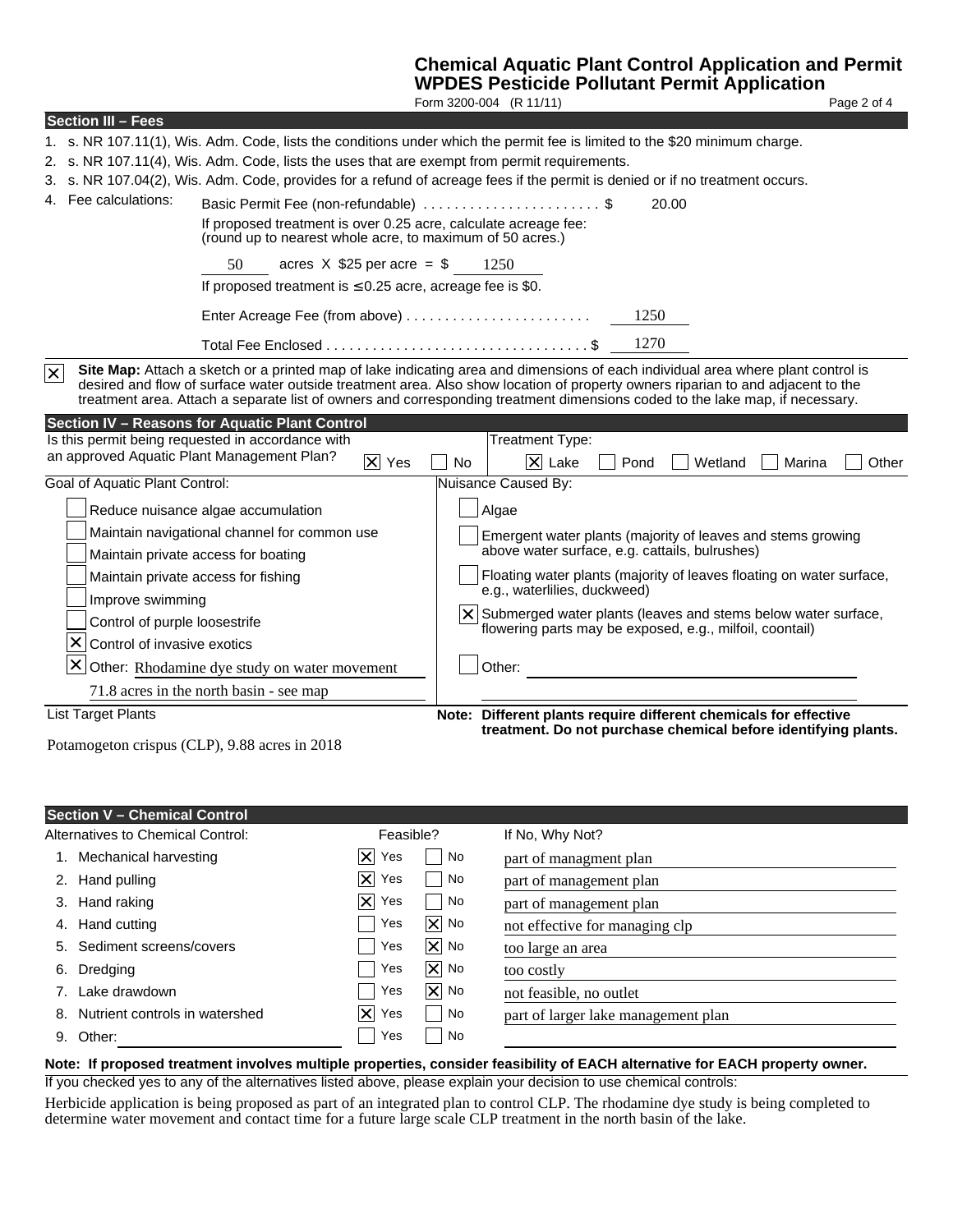Form 3200-004 (R 11/11) Page 3 of 4

**Section V – Chemical Control (continued)**

Trade Name of Proposed Chemical(s) Aquathol K, Rhodamine WT 20% Dye

| weighted, metered drop line for liquid from a boat<br>Method of Application:       |            |        |            |
|------------------------------------------------------------------------------------|------------|--------|------------|
| Will surface water outflow and/or overflow be controlled to prevent chemical loss? | <b>Yes</b> | IXI No |            |
| Have the proposed chemicals been permitted in a prior year on the proposed site?   | l All      | ∣ Some | $ X $ None |
| What were the results of the treatment?<br>N/A                                     |            |        |            |

#### **Note: Chemical fact sheets for aquatic pesticides used in Wisconsin are available from the Department of Natural Resources upon request.**

#### **Section VI – Applicant Responsibilities and Certification**

- 1. The applicant has prepared a detailed map which shows the length, width and average depth of each area proposed for the control of rooted vegetation and the surface area in acres or square feet for each proposed algae treatment.
- 2. The applicant understands that the Department of Natural Resources may require supervision of any aquatic plant management project involving chemicals. Under s. NR 107.07, Wis. Adm. Code, supervision may include inspection of the proposed treatment area, chemicals and application equipment before, during or after treatment. The applicant is required to notify the regional office 4 working days in advance of each anticipated treatment with the date, time, location and size of treatment unless the Department waives this requirement. Do you request the Department to waive the advance notification requirement?  $|\mathsf{X}|$  Yes  $|\cdot|$  No
- 3. The applicant agrees to comply with all terms or conditions of this permit, if issued, as well as all provisions of Chapter NR 107, Wis. Adm. Code. The required application fee is attached.
- 4. The applicant has provided a copy of the current application to any affected property owners' association, inland lake district and, in the case of chemical applications for rooted aquatic plants, to all owners of property riparian or adjacent to the treatment area. The applicant has also provided a copy of the current chemical fact sheet for the chemicals proposed for use to any affected property owner's association or inland lake district.

| Check if you are signing as Agent for Applicant.                                                                                                                                                                                                     |             |
|------------------------------------------------------------------------------------------------------------------------------------------------------------------------------------------------------------------------------------------------------|-------------|
| I hereby certify that the above information is true and correct and that copies of this application have been provided to<br>the appropriate parties named in Section II and that the conditions of the permit and pesticide use will be adhered to. |             |
| Signature of Applicant                                                                                                                                                                                                                               | Date Signed |

All portions of this permit, map and accompanying cover letter must be in possession of the chemical applicator at time of treatment. During treatment all provisions of Chapter NR 107, specifically ss. NR 107.07 and NR 107.08, Wis. Adm. Code, must be complied with, as well as the specific conditions contained in the permit cover letter.